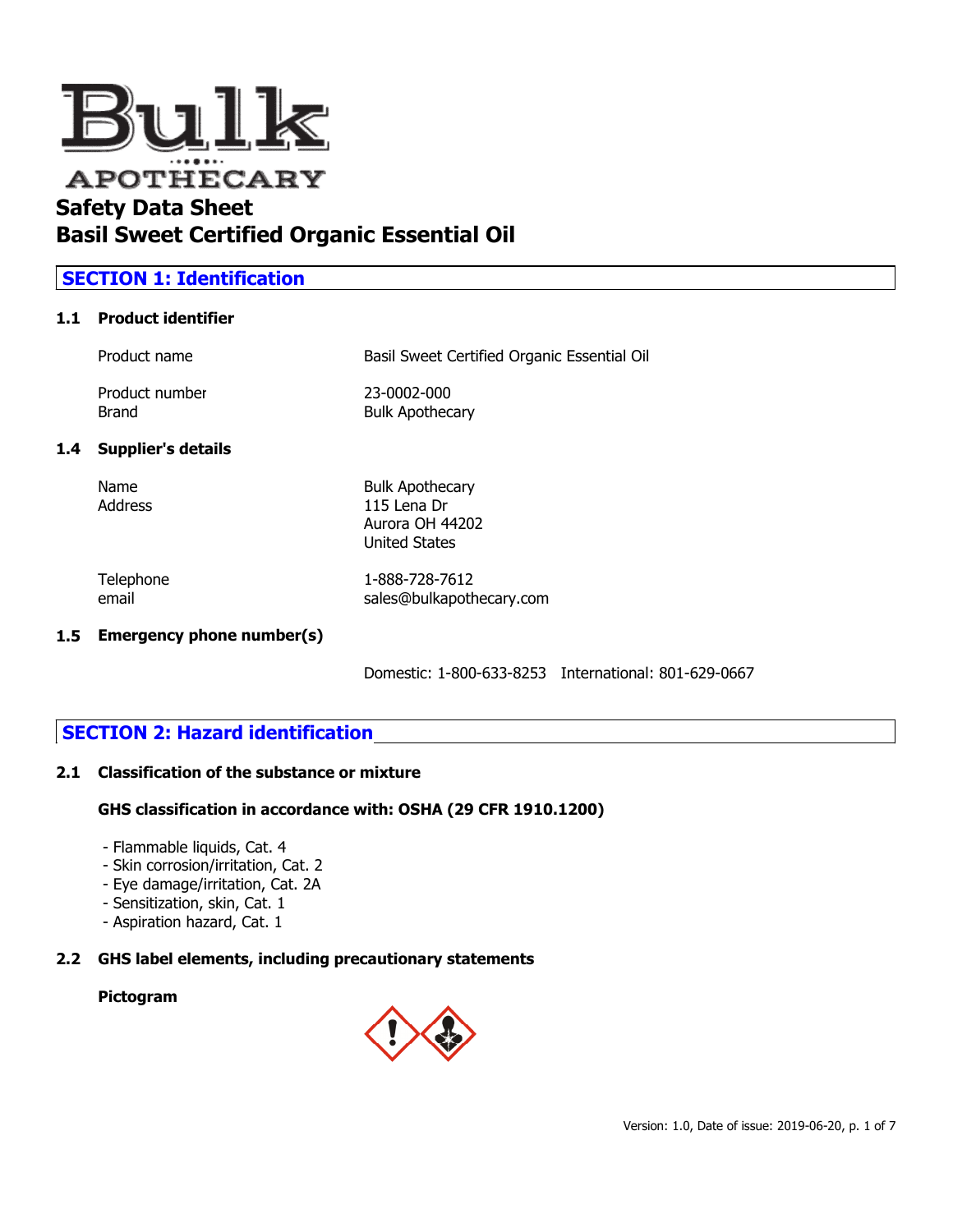| Hazard statement(s)                                                                                                                                                                                                      |
|--------------------------------------------------------------------------------------------------------------------------------------------------------------------------------------------------------------------------|
| H <sub>227</sub><br>Combustible liquid<br>H315<br>Causes skin irritation<br>H319<br>Causes serious eye irritation<br>H317<br>May cause an allergic skin reaction<br>H304<br>May be fatal if swallowed and enters airways |
| Precautionary statement(s)                                                                                                                                                                                               |
| P210<br>Keep away from heat/sparks/open flames/hot surfaces. No smoking.                                                                                                                                                 |
| P280<br>Wear protective gloves/eye protection/face protection.                                                                                                                                                           |
| In case of fire: Use  to extinguish.<br>P370+P378                                                                                                                                                                        |
| P403+P235<br>Store in a well-ventilated place. Keep cool.                                                                                                                                                                |
| P501<br>Dispose of contents/container to                                                                                                                                                                                 |
| P <sub>264</sub><br>Wash hands thoroughly after handling.                                                                                                                                                                |
| P302+P352<br>IF ON SKIN: Wash with plenty of water/                                                                                                                                                                      |
| Specific treatment (see  on this label).<br>P321                                                                                                                                                                         |
| P332+P313<br>If skin irritation occurs: Get medical advice/attention.                                                                                                                                                    |
| P362+P364<br>Take off contaminated clothing and wash it before reuse.                                                                                                                                                    |
| P305+P351+P338<br>IF IN EYES: Rinse cautiously with water for several minutes. Remove                                                                                                                                    |
| contact lenses if present and easy to do. Continue rinsing.<br>P337+P313                                                                                                                                                 |
| If eye irritation persists: Get medical advice/attention.<br>P261                                                                                                                                                        |
| Avoid breathing dust/fume/gas/mist/vapors/spray.<br>P272<br>Contaminated work clothing must not be allowed out of the workplace.                                                                                         |
| P333+P313<br>If skin irritation or rash occurs: Get medical advice/attention.                                                                                                                                            |
| P363<br>Wash contaminated clothing before reuse.                                                                                                                                                                         |
| P301+P310<br>IF SWALLOWED: Immediately call a POISON CENTER/doctor/                                                                                                                                                      |
| P331<br>Do NOT induce vomiting.                                                                                                                                                                                          |
| P405<br>Store locked up.                                                                                                                                                                                                 |

### **SECTION 3: Composition/information on ingredients**

#### **3.1 Substances**

#### **Hazardous components**

**1. Oils, basil**

Concentration 100 % (weight)<br>CAS no. 8015-73-4 8015-73-4

### **SECTION 4: First-aid measures**

### **4.1 Description of necessary first-aid measures**

| General advice | Call a physician immediately.                                  |
|----------------|----------------------------------------------------------------|
| If inhaled     | Remove person to fresh air and keep comfortable for breathing. |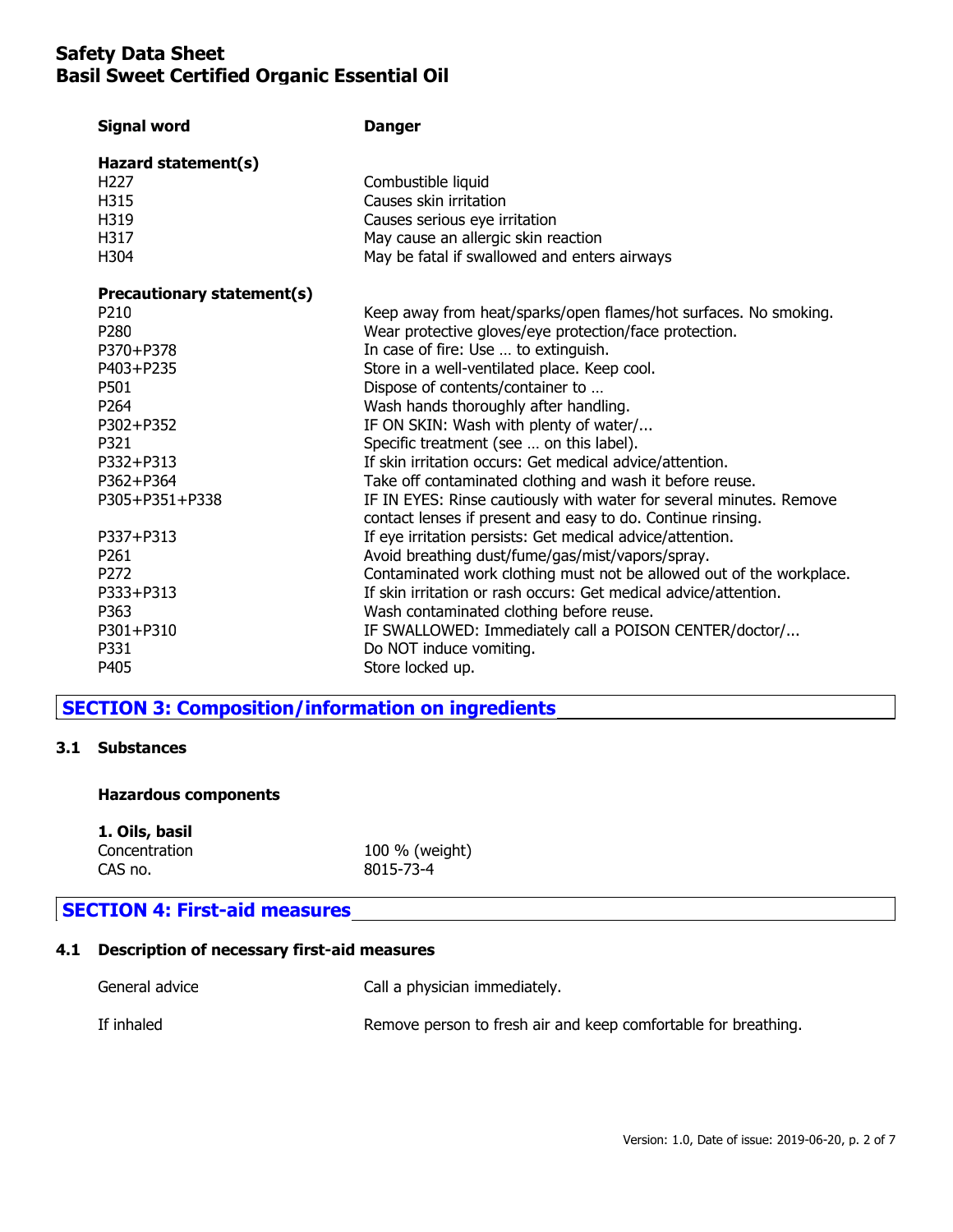| In case of skin contact | Wash skin with plenty of water. Take off contaminated clothing. If skin<br>irritation or rash occurs:<br>Get medical advice/attention.                                               |
|-------------------------|--------------------------------------------------------------------------------------------------------------------------------------------------------------------------------------|
| In case of eye contact  | Rinse cautiously with water for several minutes. Remove contact lenses, if<br>present and easy to<br>do. Continue rinsing. If eye irritation persists: Get medical advice/attention. |
| If swallowed            | Do not induce vomiting. Call a physician immediately.                                                                                                                                |

**4.3 Indication of immediate medical attention and special treatment needed, if necessary** Treat symptomatically.

### **SECTION 5: Fire-fighting measures**

#### **5.1 Suitable extinguishing media** Water spray. Dry powder. Foam. Carbon dioxide.

- **5.2 Specific hazards arising from the chemical** Combustible liquid.
- **5.3 Special protective actions for fire-fighters** Do not attempt to take action without suitable protective equipment. Self-contained breathing apparatus. Complete protective clothing.

#### **Further information**

The product is non-reactive under normal conditions of use, storage and transport.

### **SECTION 6: Accidental release measures**

**6.1 Personal precautions, protective equipment and emergency procedures** Ventilate spillage area. No open flames, no sparks, and no smoking. Avoid contact with skin and eyes. Avoid breathing dust/fume/gas/mist/vapors/spray.

#### **6.2 Environmental precautions**

Avoid release to the environment.

- **6.3 Methods and materials for containment and cleaning up** Take up liquid spill into absorbent material. Notify authorities if product enters sewers or public
	- waters. Dispose of materials or solid residues at an authorized site.

### **SECTION 7: Handling and storage**

#### **7.1 Precautions for safe handling**

Ensure good ventilation of the work station. Keep away from heat, hot surfaces, sparks, open flames and other ignition sources. No smoking. Wear personal protective equipment. Avoid contact with skin and eyes. Avoid breathing dust/fume/gas/mist/vapors/spray. Wash contaminated clothing before reuse. Contaminated work clothing should not be allowed out of the workplace. Do not eat, drink or smoke when using this product. Always wash hands after handling the product.

#### **7.2 Conditions for safe storage, including any incompatibilities**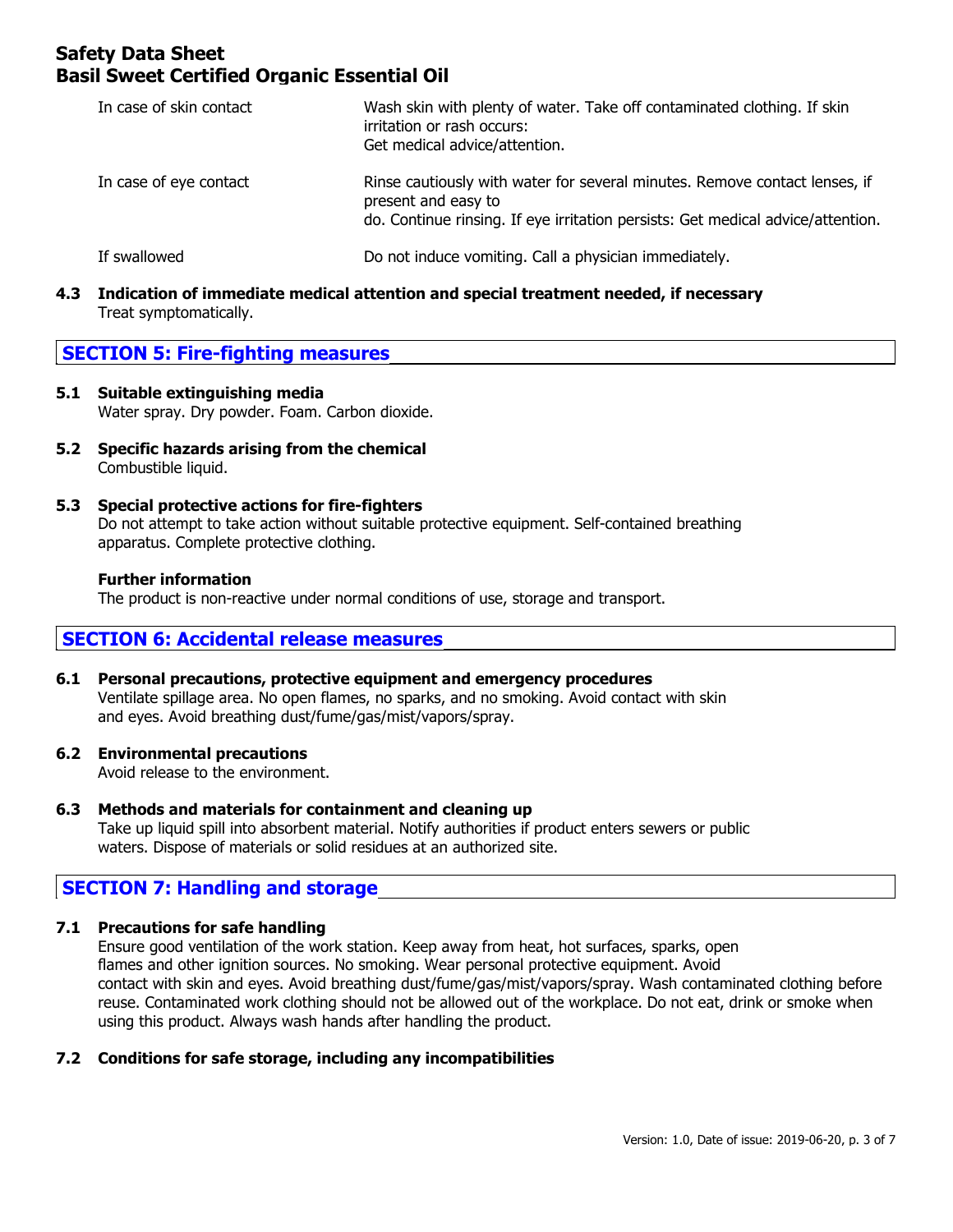Store in a well-ventilated place. Keep cool. Store locked up

### **SECTION 8: Exposure controls/personal protection**

#### **8.2 Appropriate engineering controls**

Ensure good ventilation of the work station.

#### **8.3 Individual protection measures, such as personal protective equipment (PPE)**



#### **Eye/face protection** Safety glasses

**Skin protection** Protective gloves

#### **Body protection** Wear suitable protective clothing

**Respiratory protection** In case of insufficient ventilation, wear suitable respiratory equipment

### **SECTION 9: Physical and chemical properties**

#### **Information on basic physical and chemical properties**

| Appearance/form (physical state, color, etc.) | Yellow/a  |
|-----------------------------------------------|-----------|
| Odor                                          | Sweet, w  |
| Odor threshold                                | No data   |
| рH                                            | No data   |
| Melting point/freezing point                  | No data   |
| Initial boiling point and boiling range       | No data   |
| Flash point                                   | 83 °C     |
| Evaporation rate                              | No data   |
| Flammability (solid, gas)                     | No data   |
| Upper/lower flammability limits               | No data   |
| Vapor pressure                                | No data   |
| Vapor density                                 | No data   |
| Relative density                              | 0.89(0.8) |
| Solubility(ies)                               | Insoluble |
| Partition coefficient: n-octanol/water        | No data   |
| Auto-ignition temperature                     | No data   |
| Decomposition temperature                     | No data   |
| Viscosity                                     | No data   |
| Explosive properties                          | No data   |
| Oxidizing properties                          | No data   |

Yellow/amber liquid Sweet, warm spicy No data available No data available No data available No data available No data available No data available No data available No data available No data available  $0.89$  (0.880 - 0.910) **Insoluble** No data available No data available No data available No data available No data available No data available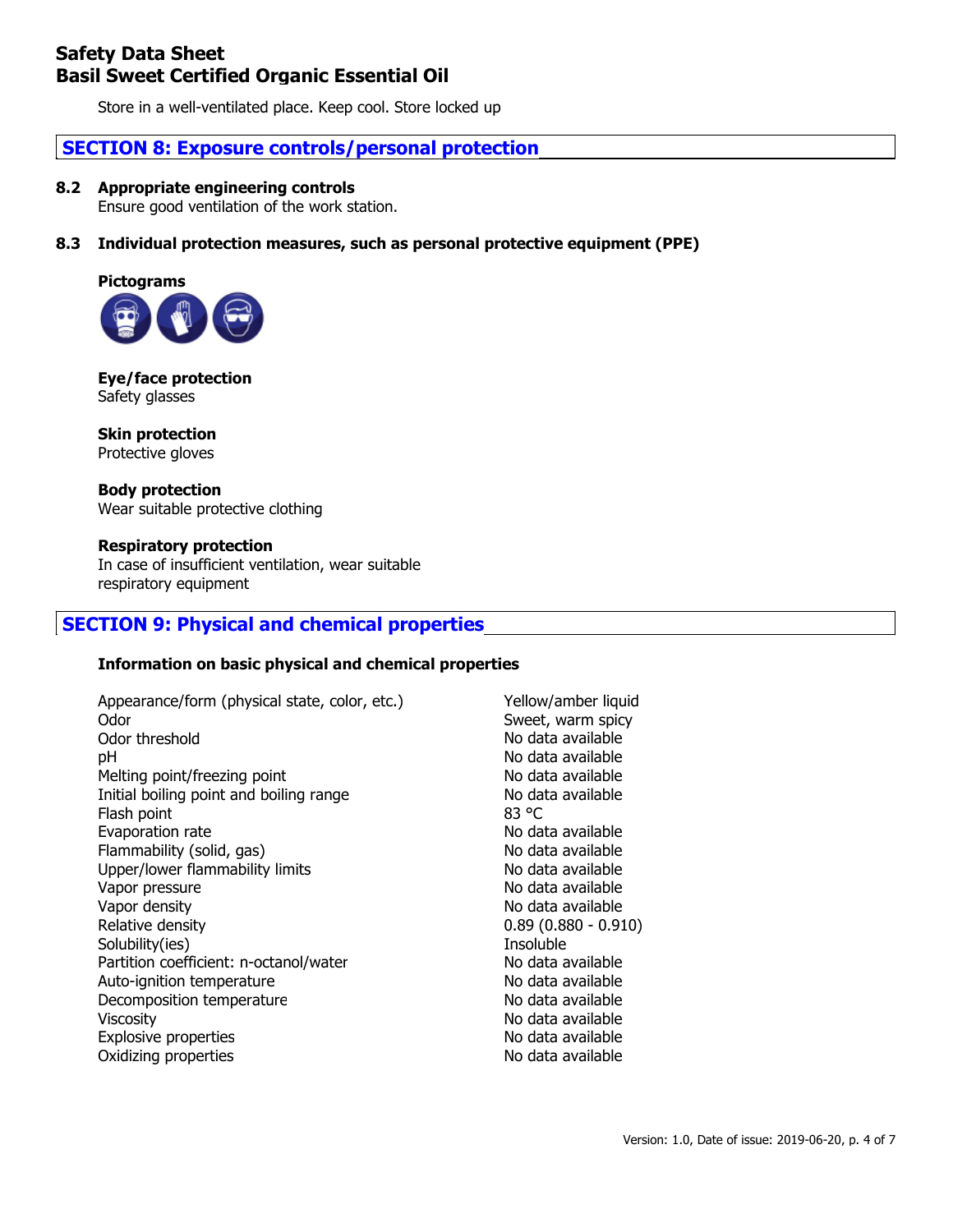### **SECTION 10: Stability and reactivity**

#### **10.1 Reactivity**

The product is non-reactive under normal conditions of use, storage and transport.

#### **10.2 Chemical stability**

Stable under normal conditions.

#### **10.3 Possibility of hazardous reactions**

No dangerous reactions known under normal conditions of use.

#### **10.4 Conditions to avoid**

Avoid contact with hot surfaces. Heat. No flames, no sparks. Eliminate all sources of ignition.

#### **10.5 Incompatible materials**

No additional information available

#### **10.6 Hazardous decomposition products**

Under normal conditions of storage and use, hazardous decomposition products should not be produced.

### **SECTION 11: Toxicological information**

#### **Information on toxicological effects**

**Acute toxicity** Not classified

### **Skin corrosion/irritation**

Causes skin irritation.

#### **Serious eye damage/irritation**

Causes serious eye irritation.

#### **Respiratory or skin sensitization**

May cause an allergic skin reaction.

**Germ cell mutagenicity** Not classified

**Carcinogenicity** Not classified

#### **Reproductive toxicity** Not classified

**STOT-single exposure** Not classified

**STOT-repeated exposure** Not classified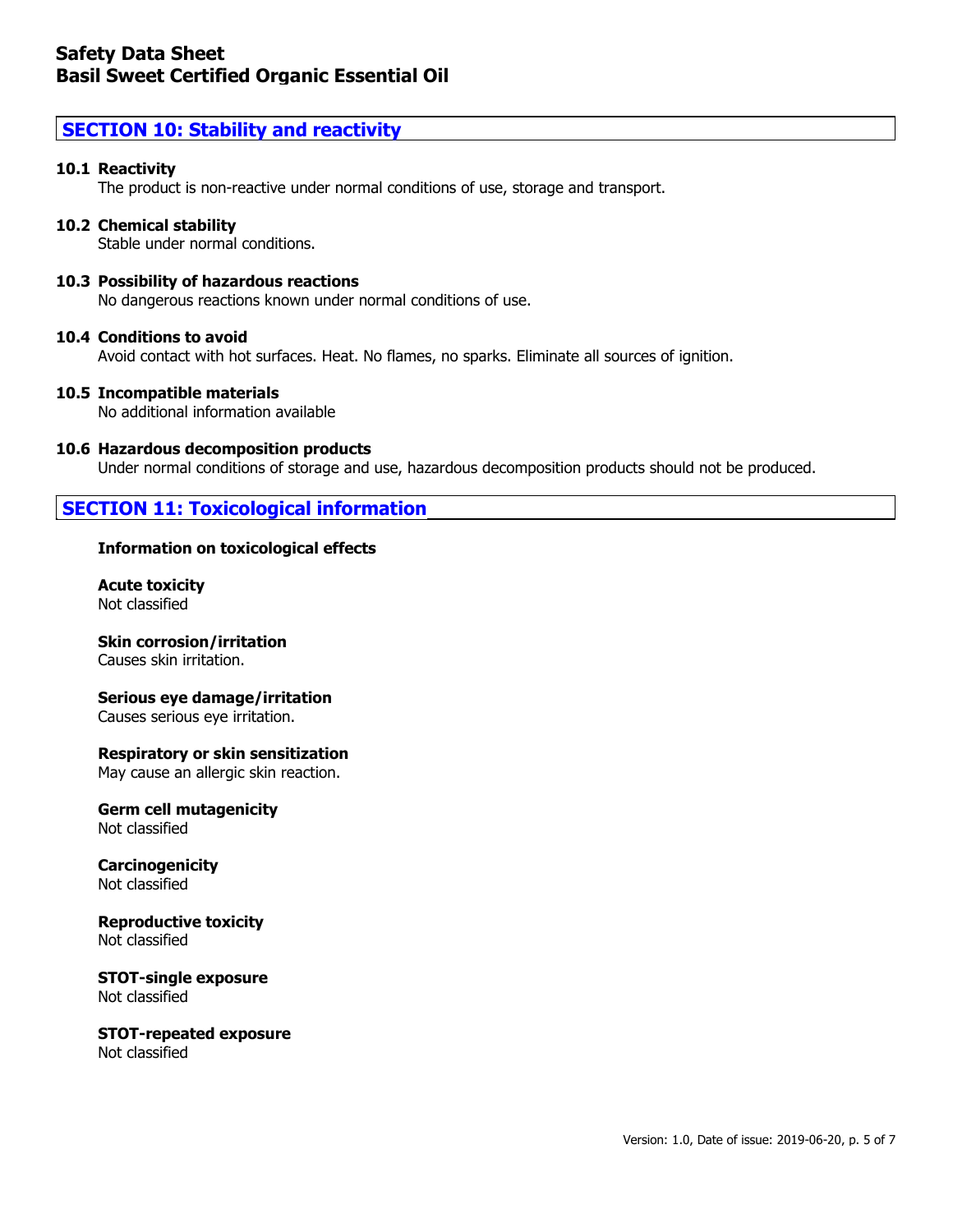#### **Aspiration hazard**

May be fatal if swallowed and enters airways.

### **SECTION 12: Ecological information**

#### **Toxicity**

The product is not considered harmful to aquatic organisms or to cause long-term adverse effects in the environment.

#### **Persistence and degradability**

No additional information available

#### **Bioaccumulative potential**

No additional information available

#### **Mobility in soil**

No additional information available

#### **Other adverse effects**

No additional information available

#### **SECTION 13: Disposal considerations**

#### **Disposal of the product**

Dispose of contents/container in accordance with licensed collector's sorting instructions.

#### **SECTION 14: Transport information**

**DOT (US)** Not regulated

**IMDG** Not regulated

**IATA** Not regulated

#### **SECTION 15: Regulatory information**

#### **15.1 Safety, health and environmental regulations specific for the product in question**

## **Toxic Substances Control Act (TSCA) inventory.**

All components listed

**Canadian DSL** All components of the substance/mixture are listed.

#### **California propsition 65**